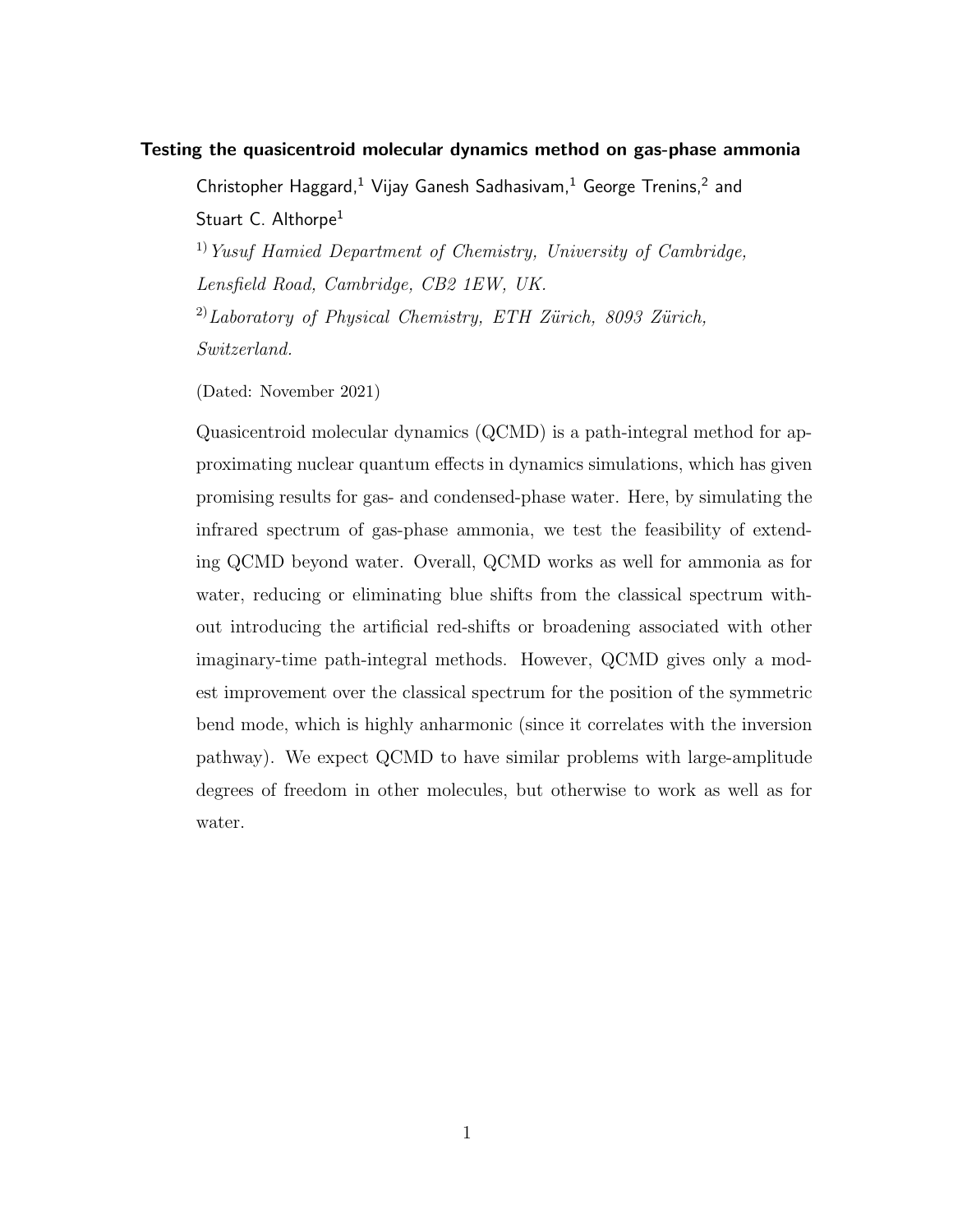## I. INTRODUCTION

A variety of imaginary-time path-integral<sup>[1](#page-11-0)[,2](#page-11-1)</sup> methods, including (thermostatted) ring-polymer molecular dynamics  $(T|RPMD)^{3-7}$  $(T|RPMD)^{3-7}$  $(T|RPMD)^{3-7}$  and centroid molecular dynamics  $(CMD)^{8-12}$  $(CMD)^{8-12}$  $(CMD)^{8-12}$ , have been developed for approximating nuclear quantum effects in simulations of dynamical properties. These methods resemble classical MD in the extended phase-space of the imaginary-time Feynman paths or 'ring-polymers'. They were introduced heuristically, but can also be thought of as approximations to 'Matsubara dynamics'[13–](#page-12-1)[17](#page-12-2), which is the classical, quantum-Boltzmann-conserving, dynamics that emerges when jagged imaginary-time paths are smoothed to remove real-time quantum coherence; [T]RPMD is a short-time approximation to Matsubara dynamics; CMD is a mean-field approximation, equivalent to averaging out the quantum fluctuations about the ring-polymer centroids $^{16,18,19}$  $^{16,18,19}$  $^{16,18,19}$  $^{16,18,19}$  $^{16,18,19}$ .

The recently developed quasicentroid molecular dynamics  $(QCMD)^{20}$  $(QCMD)^{20}$  $(QCMD)^{20}$  method has been applied so far only to water, and is similar to CMD, except that the fluctuations are mean-field averaged around a curvilinear 'quasicentroid' rather than a cartesian centroid. The resulting QCMD infrared spectra (of gas-phase water and of the q- $TIP4P/F<sup>21</sup>$  $TIP4P/F<sup>21</sup>$  $TIP4P/F<sup>21</sup>$  model of liquid water and ice) show none of the artificial red-shifting and broadening that affects the CMD stretch band in water (below 400 K in the gas-phase and 300 K in the liquid), with the positions of the bands lining up almost perfectly with the exact quantum spectrum (with a small temperature-independent blue shift), and the intensities of the fundamental bands approximating well the intensities of the quantum bands (in gas-phase water)<sup>[20,](#page-12-6)[22](#page-12-8)</sup>. These results are very promising, although QCMD is currently roughly 100 times more expensive than TRPMD, which gives band positions for water which are as good as QCMD but artificially broadens the lineshapes.

The reason QCMD works so well for water is that each point on the quasicentroid potential of mean force corresponds to an ensemble of ring polymers with the same average bond length. At low temperatures, this condition prevents polymers that stretch around rotational (or librational) curves from spuriously lowering the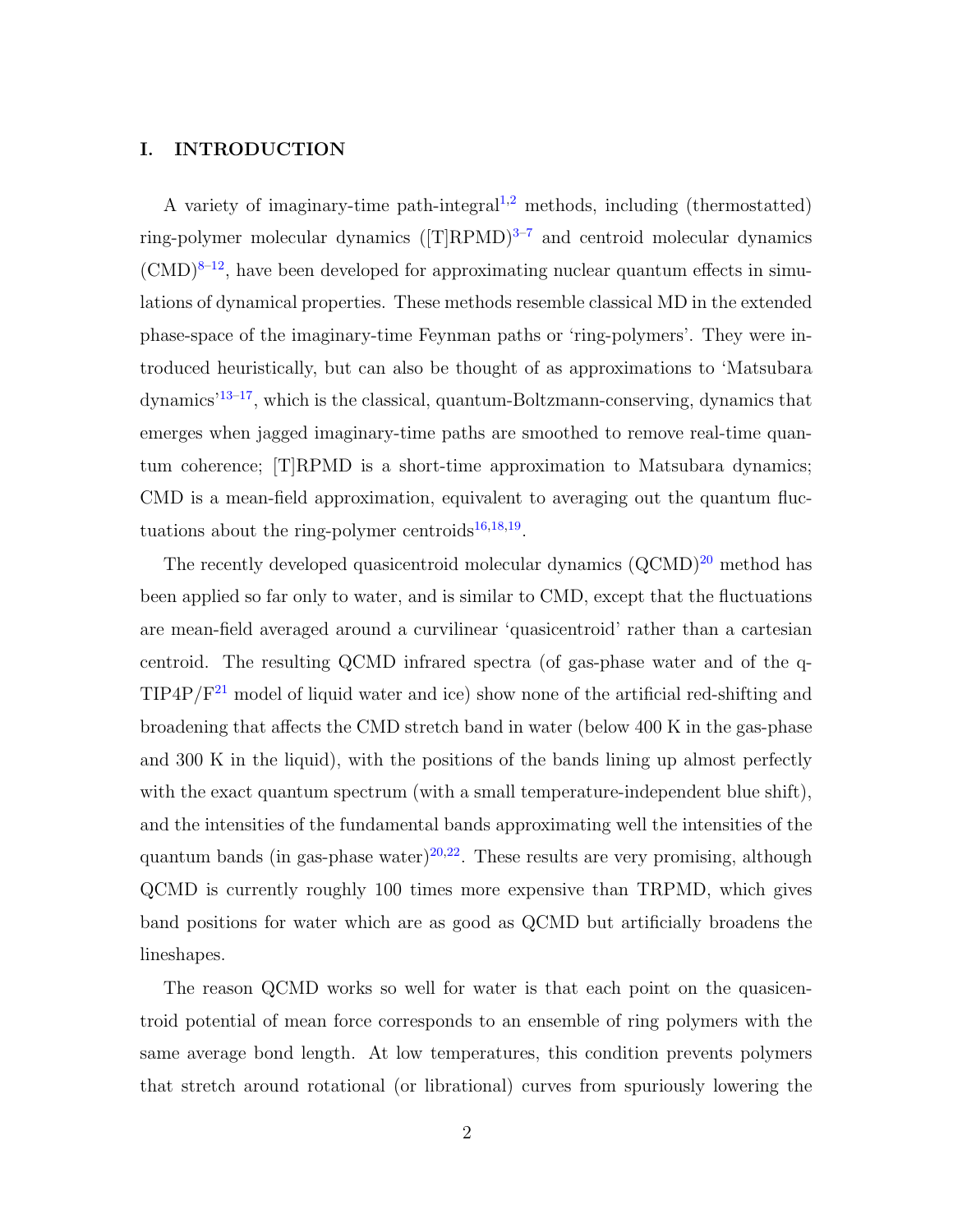free energy near inner turning points by forming artificial instantons, as happens in  $\text{CMD}^{14,23,24}$  $\text{CMD}^{14,23,24}$  $\text{CMD}^{14,23,24}$  $\text{CMD}^{14,23,24}$  $\text{CMD}^{14,23,24}$ . As a result, QCMD gives more compact ring-polymer distributions than CMD, and hence a better approximation to Matsubara dynamics.

Here, we investigate whether these advantages can be generalised to molecules other than water by extending QCMD to treat gas-phase ammonia. A (nondissociating) water molecule is especially simple to treat because it has no internal degrees of freedom capable of highly anharmonic large-amplitude motion. We know from recent studies of overtones, combination bands and Fermi resonances, that coupling between the centroid and the fluctuation modes can have a major effect when anharmonicity is important<sup>[25,](#page-12-12)[26](#page-12-13)</sup>. Such coupling is neglected by QCMD (and also by CMD, TRPMD and classical MD). We therefore pay particular attention in what follows to how well QCMD performs for the symmetric stretch band in ammonia, which correlates with the inversion pathway.

#### II. METHODOLOGY

It is straightforward to extend the QCMD treatment of water in ref. [20](#page-12-6) to ammonia. We define curvilinear centroids

$$
R_i = \frac{1}{N} \sum_{k=1}^{N} r_i^{(k)} \qquad \Theta_i = \frac{1}{N} \sum_{k=1}^{N} \theta_i^{(k)} \tag{1}
$$

where  $i = 1, 2, 3$  denotes the bond angle or bond length, and  $k = 1, ..., N$  denotes the imaginary-time replica or 'bead'. For each replica, the bond lengths and angles are functions of the cartesian bead coordinates of the four atoms, which we will refer to collectively as  $\mathbf{q} \equiv \{q_l^{(k)}\}$  $\binom{k}{l}$ , with  $k = 1, \ldots, N$  and  $l = 1, \ldots, 12$ . These coordinates roughly correspond to the stretch and bend vibrational normal mode coordinates. In addition to these 6 internal coordinates (DOFs), 6 external coordinates are needed to uniquely define the quasicentroid configuration. These are obtained from Eckart constraints<sup>[27](#page-12-14)[–29](#page-12-15)</sup> similar to those in ref. [20,](#page-12-6) which orient the ring-polymer with respect to the quasicentroid unit. We will denote the full set of quasicentroid coordinates  $({R_i, \Theta_i})$  plus the Eckart constraints) by  $\xi$ .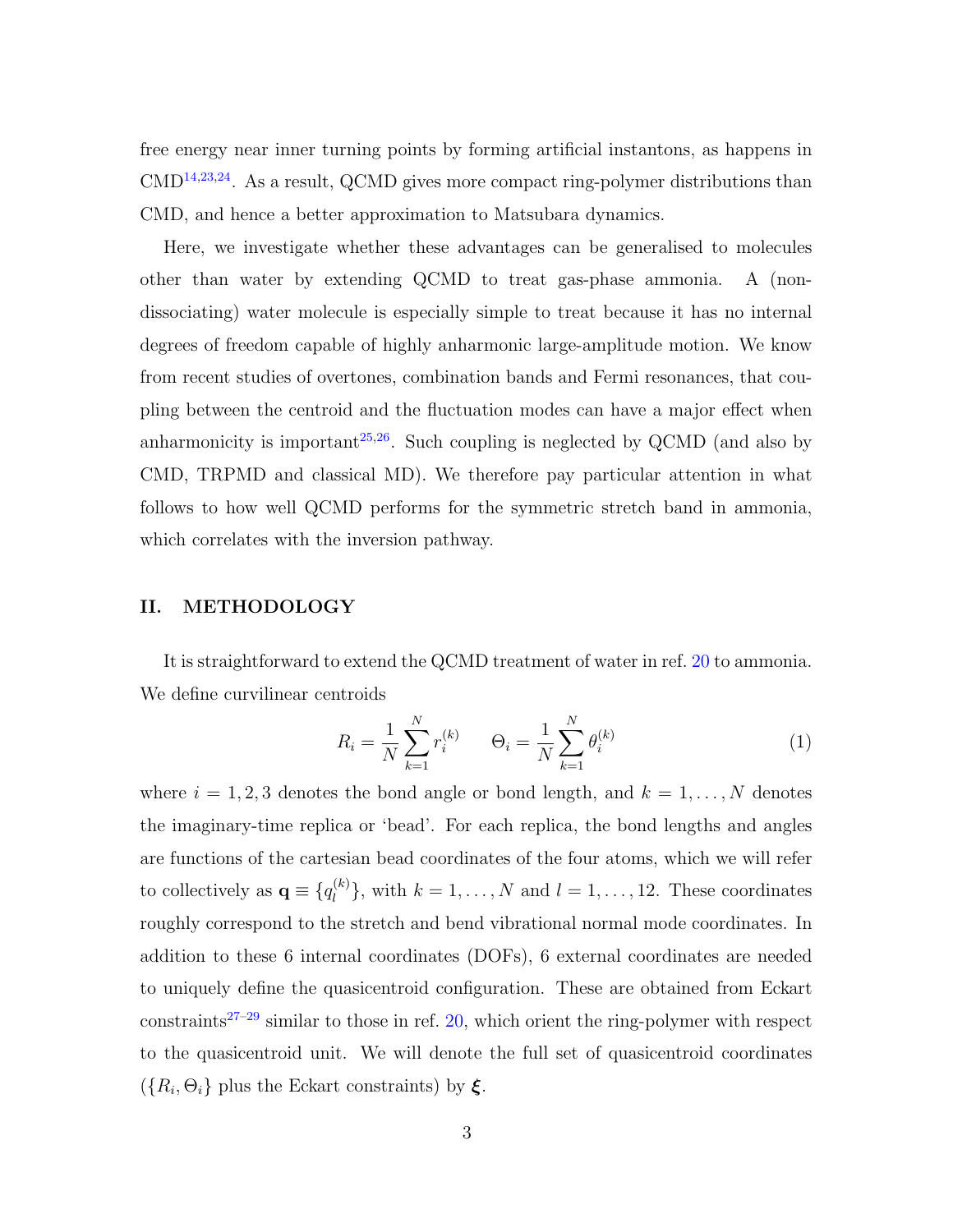The QCMD potential of mean force  $\mathcal{F}(\xi)$  is defined to be the free energy obtained by averaging the ring-polymer fluctuations around  $\xi$ , namely

$$
e^{-\beta \mathcal{F}(\boldsymbol{\xi})} = Z_{qc}(\boldsymbol{\xi}) = \int d\mathbf{p}' \int d\mathbf{q}' \, e^{-\beta_N W_N(\mathbf{q}', \mathbf{p}')} \, \delta(\boldsymbol{\xi}' - \boldsymbol{\xi}) \tag{2}
$$

where  $W_N(\mathbf{q}, \mathbf{p})$  is the ring-polymer Hamiltonian, and  $\mathbf{p}'$  are the cartesian momenta conjugate to the cartesian bead coordinates  $q'$ . The mean forces and torques on the quasicentroid are thus

<span id="page-3-0"></span>
$$
f_{R_i}(\boldsymbol{\xi}) = -\frac{\partial \mathcal{F}(\boldsymbol{\xi})}{\partial R_i} \approx -\frac{1}{N} \left\langle \sum_{k=1}^N \frac{\partial U_N(\mathbf{q})}{\partial r_i^{(k)}} \right\rangle_{\boldsymbol{\xi}}
$$
(3)

<span id="page-3-1"></span>
$$
f_{\Theta_i}(\boldsymbol{\xi}) = -\frac{\partial \mathcal{F}(\boldsymbol{\xi})}{\partial \Theta_i} \approx -\frac{1}{N} \left\langle \sum_{k=1}^N \frac{\partial U_N(\mathbf{q})}{\partial \theta_i^{(k)}} \right\rangle_{\boldsymbol{\xi}}
$$
(4)

where  $U_N(\mathbf{q})$  is the ring-polymer potential energy minus the spring term, and

$$
\langle \dots \rangle_{\xi} = \frac{1}{Z_{qc}(\xi)} \int d\mathbf{p}' \int d\mathbf{q}' \, e^{-\beta_N W_N(\mathbf{q}', \mathbf{p}')} \dots \, \delta(\xi' - \xi) \tag{5}
$$

The approximations in Eqs. [\(3\)](#page-3-0) and [\(4\)](#page-3-1) follow from assuming that the ring-polymer distribution is sufficiently compact that the polymer-spring contribution to the force is negligible. As discussed in ref. [20,](#page-12-6) this assumption of compactness also allows one to propagate the quasicentroid dynamics in cartesian coordinates (so that one does not need to work with curvilinear momenta and mass matrices), and (most crucially) to use the dynamics of the quasicentroid as a proxy for the dynamics of the centroid. Each of these approximations contributes an error to the static quantum Boltzmann distribution (sampled by the quasicentroid dynamics), and it is thus necessary to check that the QCMD static properties agree well with those of standard PIMD.

#### III. NUMERICAL DETAILS

To propagate the QCMD dynamics of (gas-phase) ammonia, we converted the curvilinear forces of Eqs. [\(3\)](#page-3-0) and [\(4\)](#page-3-1) to cartesians (using the relations given in the Supplementary Material), and propagated the dynamics using the adiabatic QCMD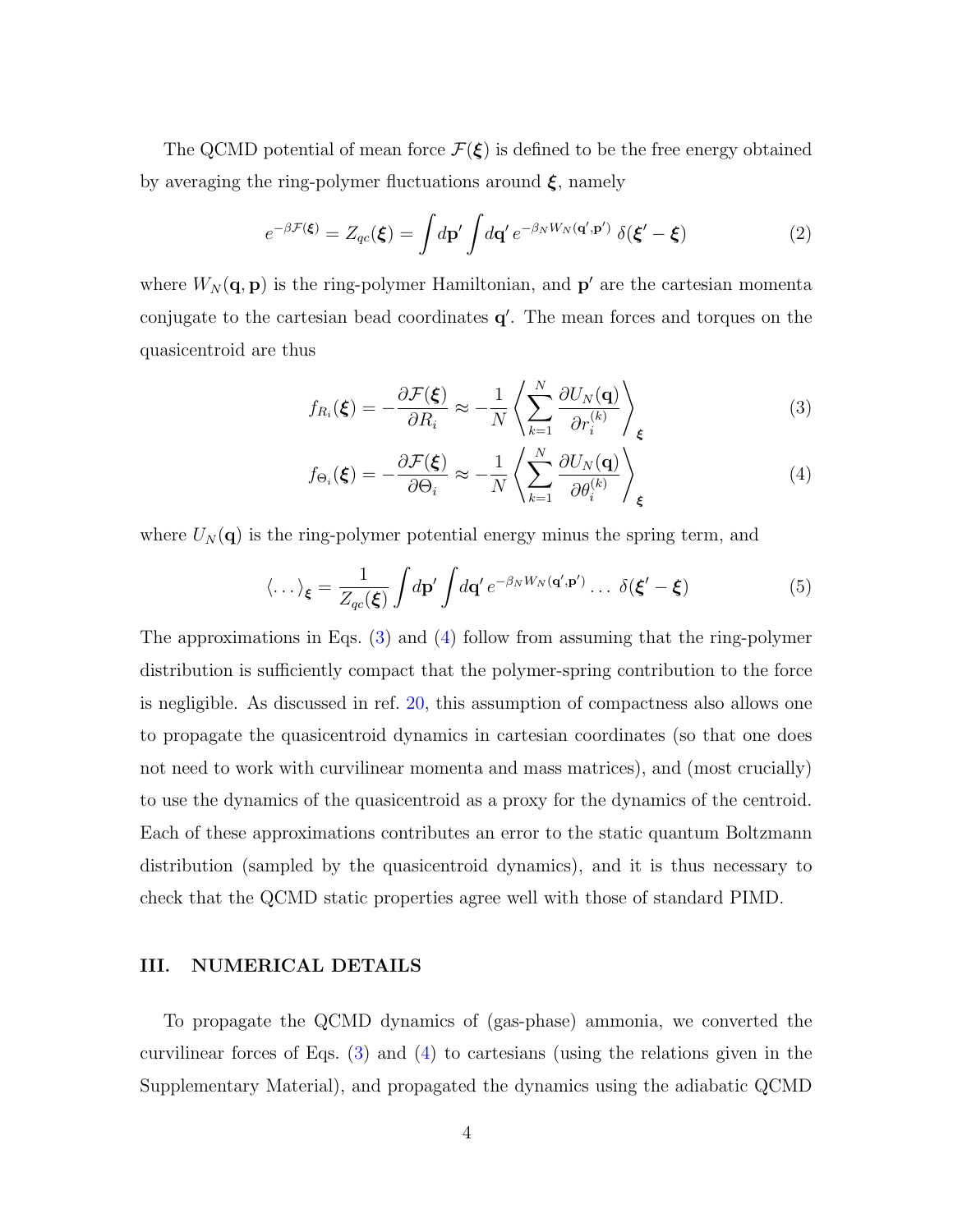(AQCMD) algorithm of Trenins et al.<sup>[20](#page-12-6)</sup> at 300 K (using  $N = 32$  replicas) and 150 K ( $N = 64$ ), using the ammonia potential energy and dipole-moment surfaces of Yurchenko et  $al^{30}$  $al^{30}$  $al^{30}$  At each temperature, a total of 32 initial geometries were equilibrated for 15 ps using TRPMD with a global path-integral Langevin thermostat (PILE-G)<sup>[31](#page-12-17)</sup> ( $\lambda = 0.5$ ,  $\tau_0 = 100$  fs), after which they followed QCMD dynamics for 2 ps (to re-equilibrate to the QCMD distribution), then QCMD for a further 5 ps (production runs). The AQCMD algorithm used a timestep of  $0.1/\gamma$  fs with  $\gamma = 32$  (300) K) and 64 (150 K), with a local path-integral Langevin thermostat (PILE-L) attached to the ring-polymers and a global Langevin thermostat<sup>[32](#page-12-18)</sup> to the quasicentroids, as in ref. [20.](#page-12-6)

During QCMD simulations, we observed (rare) numerical instabilities occurring in the vicinity of inversion events.<sup>[33](#page-13-0)</sup> A small fraction of the QCMD trajectories ( $\sim$ 1.6%) were hence discarded when the ammonia attempted to invert, since the Eckart constraint cannot handle large amplitude motion  $(LAM)^{34,3536}$  $(LAM)^{34,3536}$  $(LAM)^{34,3536}$  $(LAM)^{34,3536}$  $(LAM)^{34,3536}$ .

The spectra were obtained from the dipole derivative time-autocorrelation function  $C_{\mu,\mu}(t)$ . Since volume is not defined for the gas-phase simulations, the power spectrum

$$
\tilde{I}_{\dot{\mu}}(\omega) = \beta \int_{-\infty}^{\infty} dt \ e^{-i\omega t} C_{\dot{\mu}\cdot\dot{\mu}}(t) f(t) \tag{6}
$$

was calculated in lieu of the IR spectrum<sup>[37](#page-13-4)</sup>, where  $f(t)$  is a Hann window of width  $\tau = 750$  fs.

#### IV. RESULTS

The resulting QCMD spectra are shown in Figs. 1 (300 K) and 2 (150 K), where they are compared with the results of CMD and TRPMD (computed using standard PIMD methods), classical MD, and quantum dynamics (obtained by Boltzmann-weighting the line list found in ref. [30](#page-12-16) and convolving with  $f(t)$ ). The combinationband regions are also shown multiplied by the perturbative correction factor of ref. [38,](#page-13-5) which was found in refs. [26](#page-12-13) and [25](#page-12-12) to account for most of the increase in intensity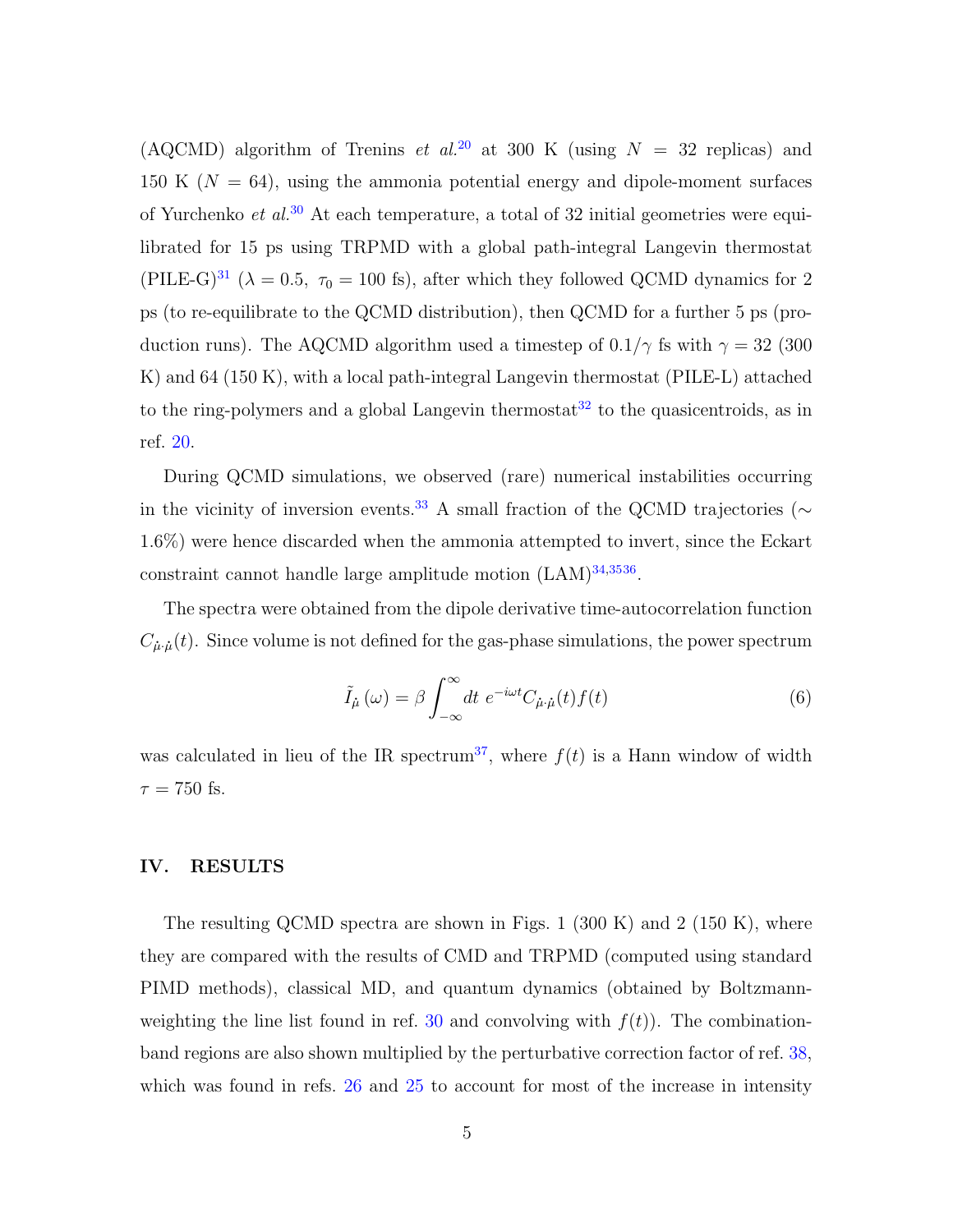

<span id="page-5-0"></span>Figure 1. Infrared absorption spectra for gas-phase ammonia at 300 K, computed by extending QCMD as described in the text (black line), compared with the damped quantum spectrum adapted from ref. [30](#page-12-16) (grey shading). Also shown are the results of standard CMD, TRPMD and classical MD simulations. The dashed lines were obtained by multiplying the  $\nu_1/\nu_3 + \nu_2$  and  $\nu_1/\nu_3 + \nu_4$  combination bands (except for the TRPMD bands, which have very wide tails) by the post-processing correction factor of ref. [25](#page-12-12) and [26.](#page-12-13) The absorption intensities in the two panels are scaled in the ratio 1:13.

of the non-fundamental bands that results from the neglected coupling between the Matsubara dynamics of the centroid and the fluctuation modes.

With the exception of the symmetric bend  $(\nu_2)$ , QCMD performs almost as well for ammonia as for gas-phase water. The QCMD asymmetric bend  $(\nu_4)$  and stretch bands  $(\nu_1/\nu_3)$  line up with the TRPMD bands, but are not artificially broadened. Both QCMD and TRPMD give a similar (temperature-independent) blue shift for the stretch band for ammonia  $(35 \text{ cm}^{-1})$  to gas-phase water  $(60 \text{ cm}^{-1})$ , because they are both affected by the neglect of centroid-fluctuation coupling and real-time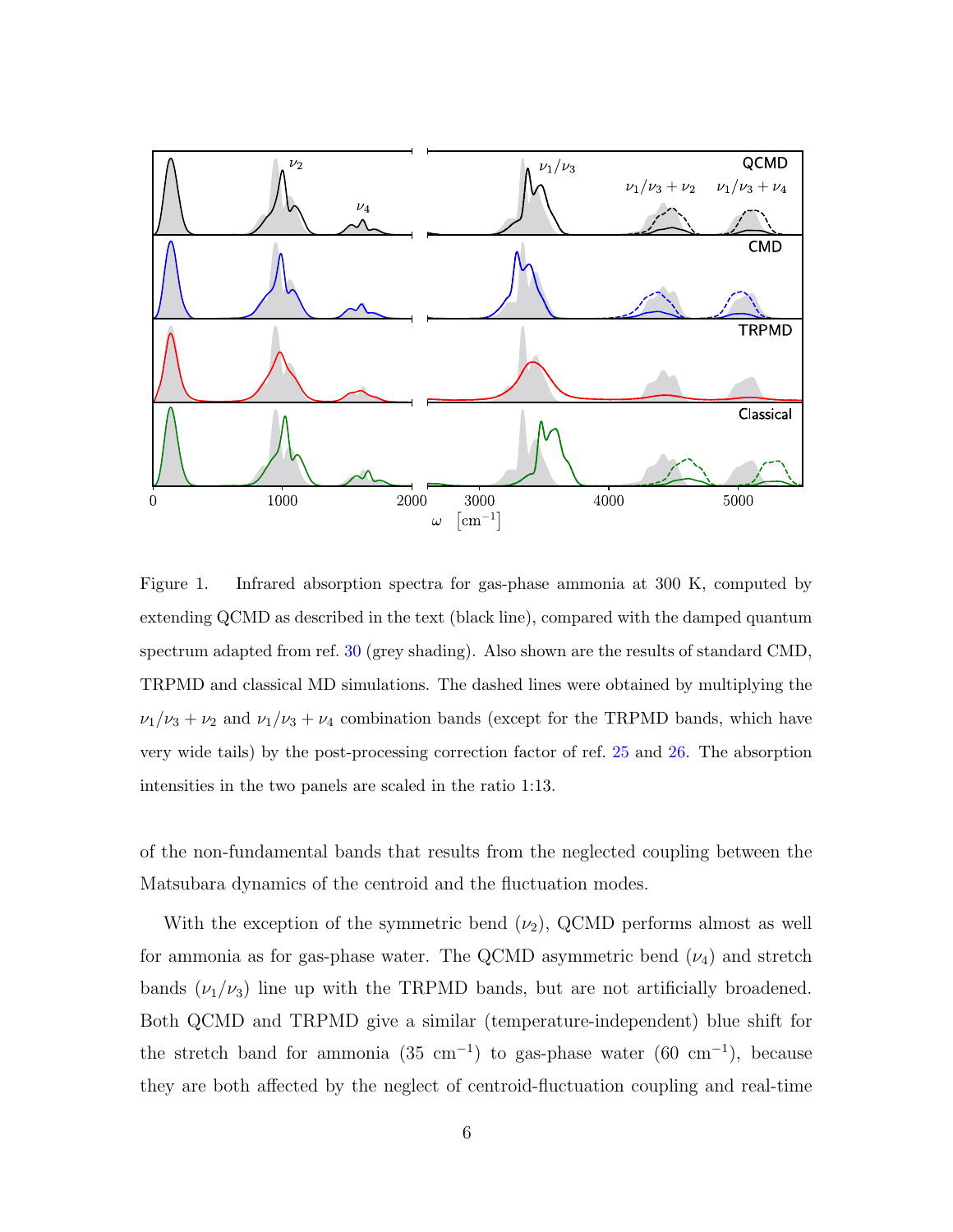

Figure 2. Same as Fig. [1](#page-5-0) for 150 K. The absorption intensities in the two panels are scaled in the ratio 1:19.

coherence. The QCMD combination bands are also close in position to the quantum bands and the intensities are in good agreement when multiplied by the perturbative correction factor (dashed lines in Figs. 1 and 2). This suggests that the ring-polymer distributions around the quasi-centroids are compact, such that QCMD gives a good approximation to Matsubara dynamics, and also samples a good approximation to the exact quantum Boltzmann statistics. This is borne out by the QCMD average bond lengths and bond angles, which are within better than 0.2% of the values computed using standard PIMD.

For the symmetric bend, QCMD gives a  $\sim 50$  cm<sup>-1</sup> temperature-dependent blue shift with respect to the quantum band, making this the only QCMD band that does not line up with TRPMD at 150 K (see Fig. 3). Discarding the inverting QCMD trajectories (see above)<sup>[39](#page-13-6)</sup> may have biased the sampling of this band and thus skewed its shape, but such an error is likely to be minor, since discarding the inverting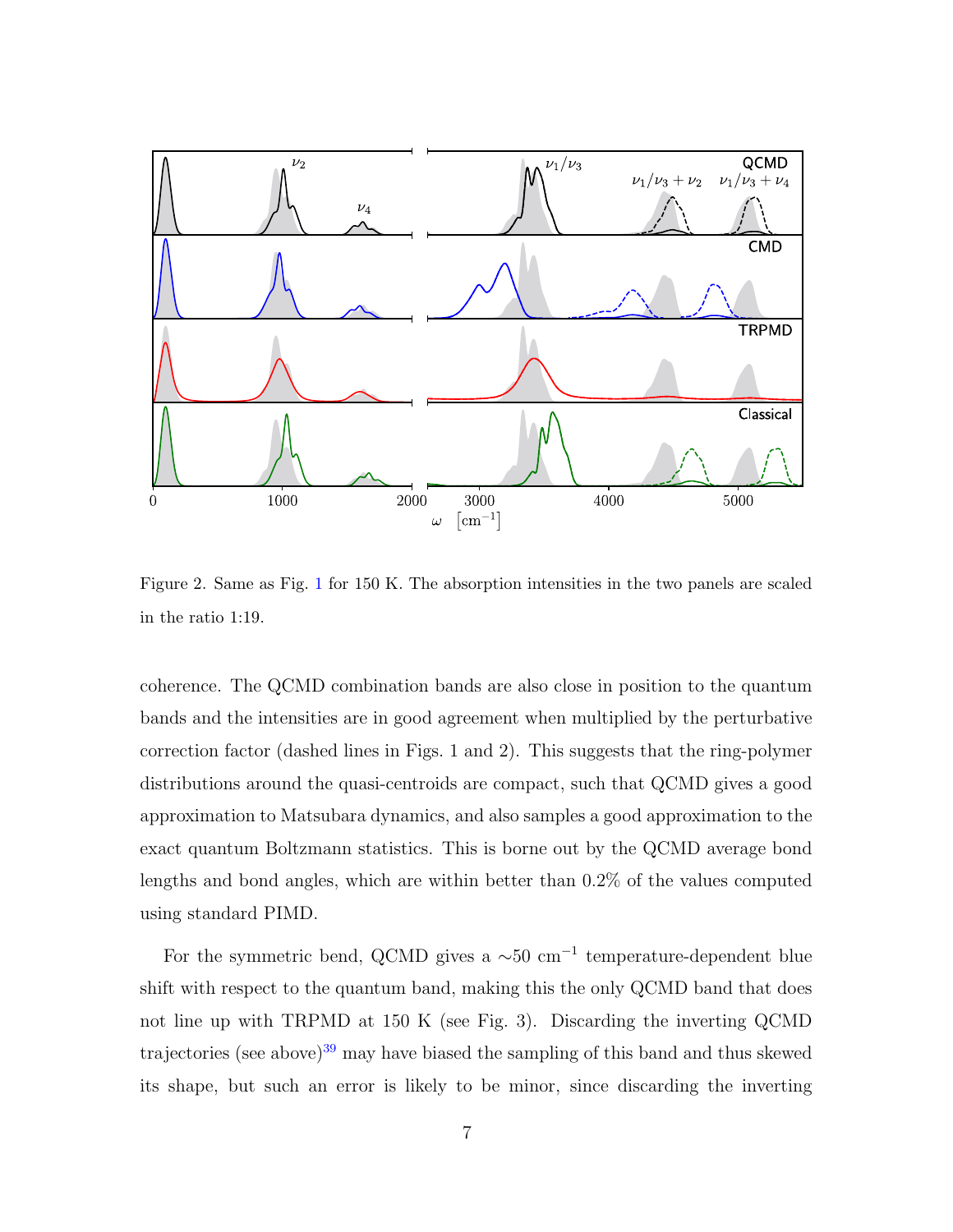

Figure 3. Expanded plot of the symmetric-bend bands of Figs. 1 and 2.

trajectories in TRPMD does not affect its spectrum. There may also be an error in this band from the inability of QCMD and TRPMD to describe coherent tunnelling and thus to reproduce the 35 cm<sup>-1</sup> bend-tunnelling splitting<sup>[40](#page-13-7)</sup>, although such an error would be unlikely to shift the overall position of the band, and presumably has a similar effect on both QCMD and TRPMD. Nevertheless, the (planar) inversion barrier does give a clue as to what causes the QCMD blue shift. In CMD (and TRPMD), the ring-polymer lowers its potential energy at the barrier by forming a (non-artificial) instanton<sup>[41](#page-13-8)</sup> along the inversion coordinate  $\rho^{30}$  $\rho^{30}$  $\rho^{30}$ ,

$$
\rho = \arccos \frac{2}{\sqrt{3}} \sin \left( \frac{\theta_1 + \theta_2 + \theta_3}{6} \right) \tag{7}
$$

as illustrated in Fig.  $4^{42}$  $4^{42}$  $4^{42}$ . However, in QCMD, the curvilinear centroid constraint at the barrier  $(\Theta_1 + \Theta_2 + \Theta_3 = 2\pi)$  forces each of the N ammonia replicas to be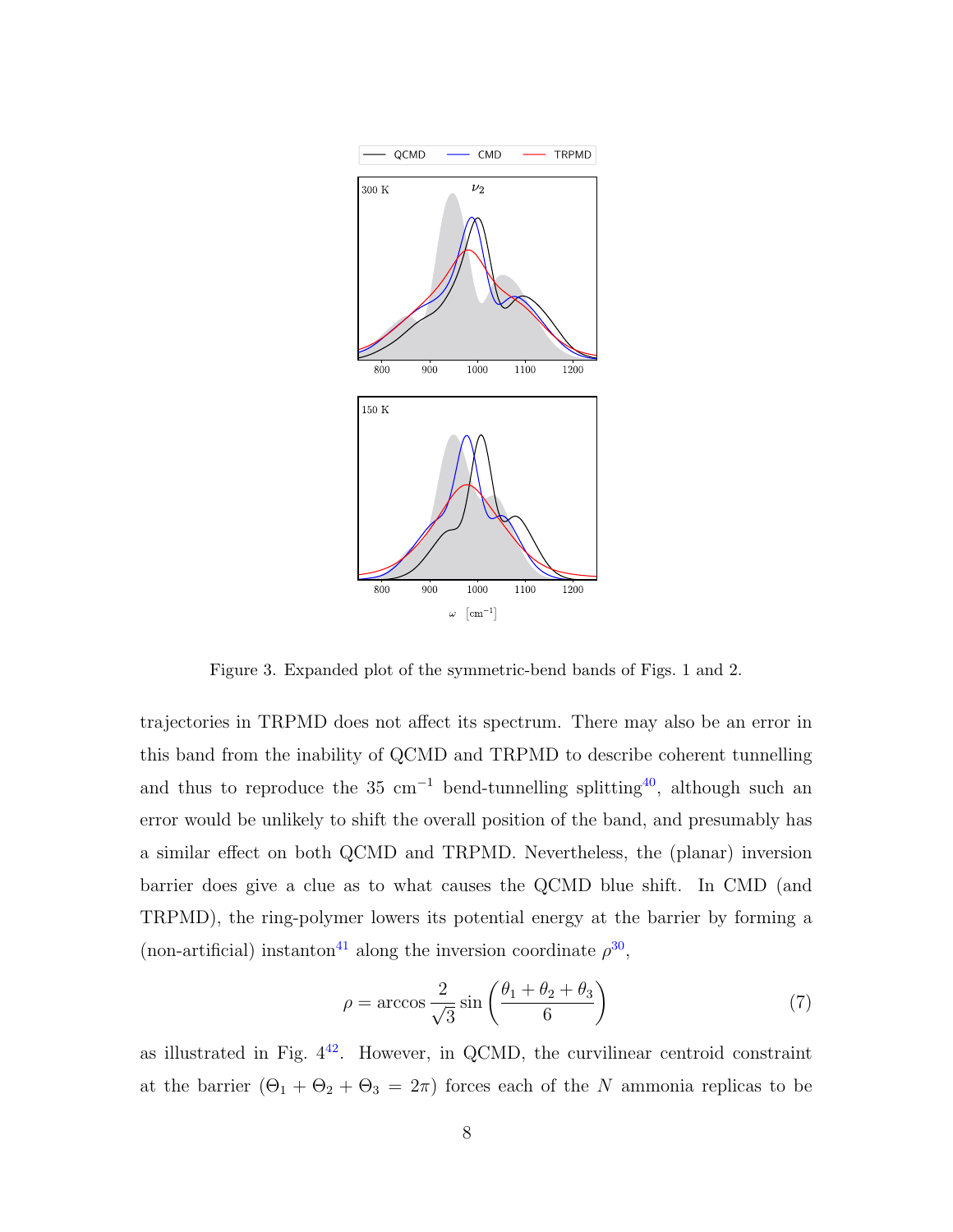

Figure 4. Schematic plot of the potential energy (green) and the potentials of mean force for  $\rm QCMD$  (black) and CMD (blue) along the inversion coordinate  $\rho$ . The QCMD curvilinear centroid constraint artificially prevents the formation of the tunnelling instanton at the barrier.

planar, which prevents the instanton from forming.[43](#page-13-10) Although the barrier itself is not important, we can expect that a similar constriction in the range of geometries sampled also increases the QCMD potential of mean force on the barrier-side of the potential wells.

In other words, the QCMD curvilinear centroid constraints, which annihilate the artificial instantons, also annihilate the genuine instanton at the barrier top, thus giving an artificial blue shift in the symmetric bend. The CMD cartesian centroid constraints permit both the artificial and the genuine instantons to form, which seems to have resulted in an almost perfect cancellation of errors in the frequency of the symmetric bend at 150 K (but not at other temperatures). Of the methods tested,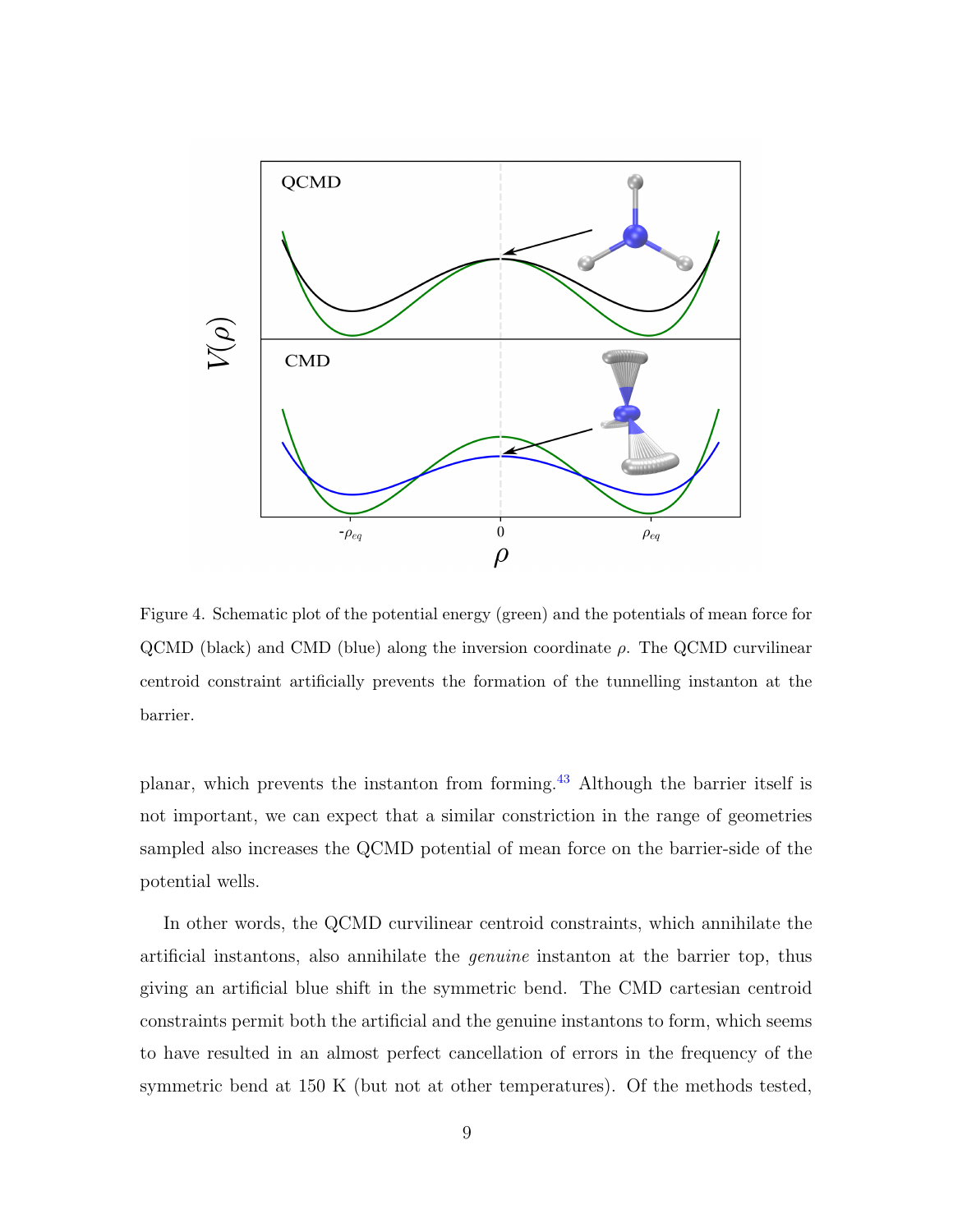the best estimate of the symmetric bend frequency is given by TRPMD, which does not interfere with the instanton, and thus exerts the correct force on the centroid (although not on the fluctuation modes). Note that a variety of other semiclassical methods, including path-integral Liouville dynamics<sup> $44$ </sup> and semi-classical initial value representation (SC-IVR) methods<sup>[45,](#page-13-12)[46](#page-13-13)</sup>, also give a good estimate of this frequency.

It is tempting to try to fix this problem by designing a centroid coordinate that annihilates artificial instantons but preserves real ones. However, besides being messy and semi-empirical, such a proposed solution neglects the real problem here, which is that the anharmonic Matsubara dynamics of the symmetric bend involves so much centroid-fluctuation coupling that is probably necessary to remove at least some of the fluctuation modes from the mean-field, and to explicitly couple their dynamics to that of the quasicentroid. Such an approach would re-introduce the Matsubara phase, and is thus unlikely to be practical.

However, we should keep in mind that the 'bad' symmetric-bend frequency is no worse than that predicted by classical MD, and that overall the agreement between QCMD and the quantum spectrum (Figs. 1 and 2) is a big improvement on that provided by TRPMD and CMD.

#### V. CONCLUSIONS

These tests on gas-phase ammonia suggest that the advantages of QCMD can be generalised to many systems other than water, with the important caveat that degrees of freedom that are both (Boltzmann-statistically) quantum and highly anharmonic (such as the ammonia inversion mode) are unlikely to be treated better by QCMD than by other path-integral methods.

We expect these findings to transfer straightforwardly to the condensed phase, since intermolecular degrees of freedom (such as librations and centre-of-mass vibrations) tend to be Boltzmann-statistically classical. QCMD has in fact already been applied to the  $q$ -TIP4P/F model of liquid water and ice<sup>[20](#page-12-6)</sup>. Similar calculations would be straightforward for liquid ammonia (since the only modification needed to Sec. II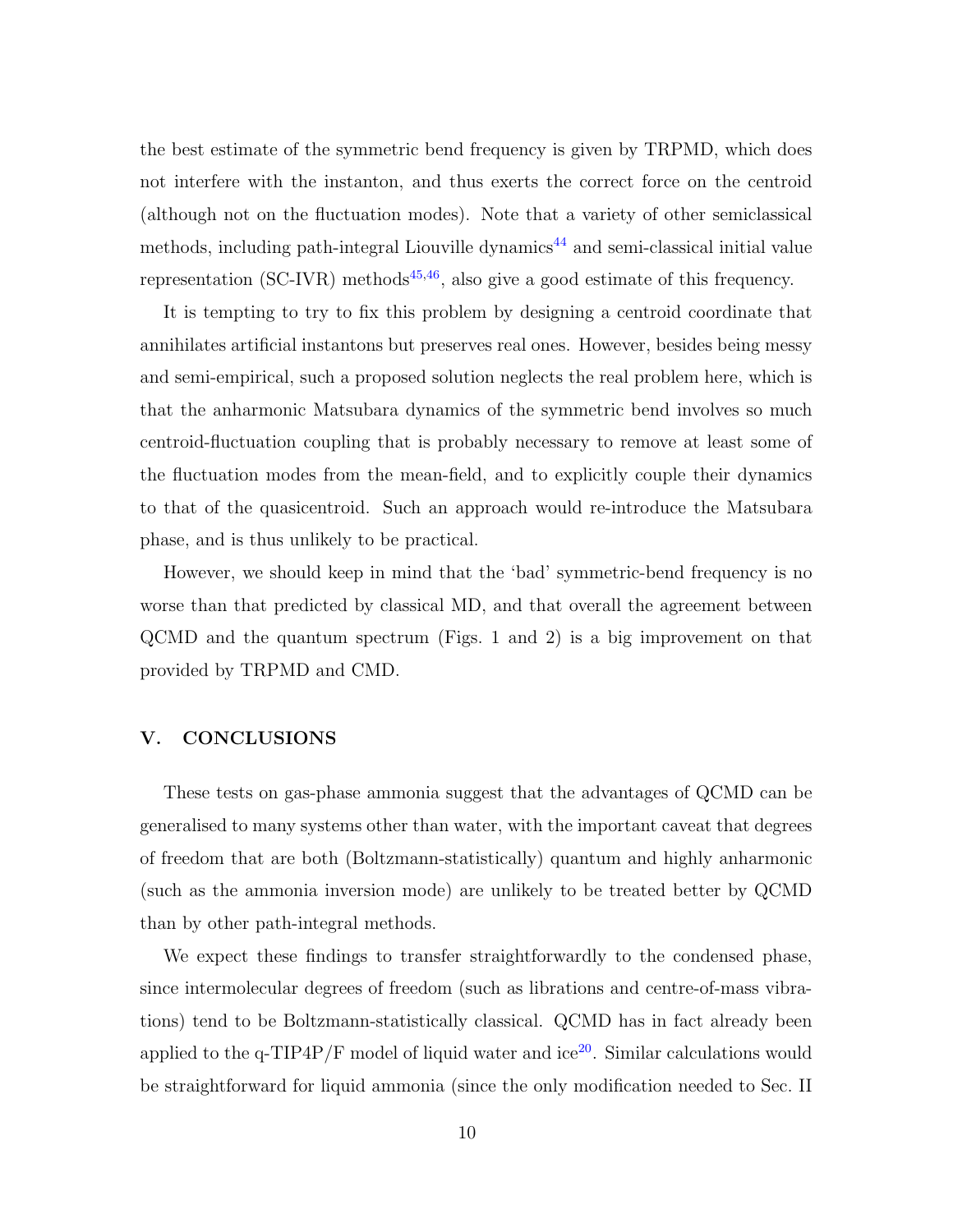would be the addition of the torque estimator  $\tau$ , as discussed in ref. [20\)](#page-12-6). More generally, applications of QCMD to mixtures of water and organic molecules, e.g. clathrates or water-organic solvent interfaces should be possible. However, QCMD is unlikely to be able to treat proton-transfer processes (in solution or in the gas-phase), since proton-transfer coordinates are typically (Boltzmann-statistically) quantum and highly anharmonic<sup>[47](#page-13-14)</sup>.

The 'elephant in the room' is that QCMD is typically 10-100 times more expensive than competing path-integral dynamics methods (such as TRPMD and CMD), on account of the adiabatic algorithm used to generate the quasicentroid potential of mean force. More efficient algorithms will need to be developed if QCMD is to become widely applicable.

### SUPPLEMENTARY MATERIAL

See the supplementary material for further details of the cartesian to curvilinear coordinate transformations.

### ACKNOWLEDGMENTS

It is a pleasure to thank Venkat Kapil for insightful discussions about path-integral simulation. C.H. acknowledges support from the EPSRC Centre for Doctoral Training in Computational Methods for Materials Science (Grant No. EP/L015552/1); V.G.S. from St. John's College, University of Cambridge, through a Dr Manmohan Singh Scholarship; G.T. from the Cambridge Philosophical Society and St Catharine's College, University of Cambridge.

#### CONFLICTS OF INTEREST

The authors have no conflicts to disclose.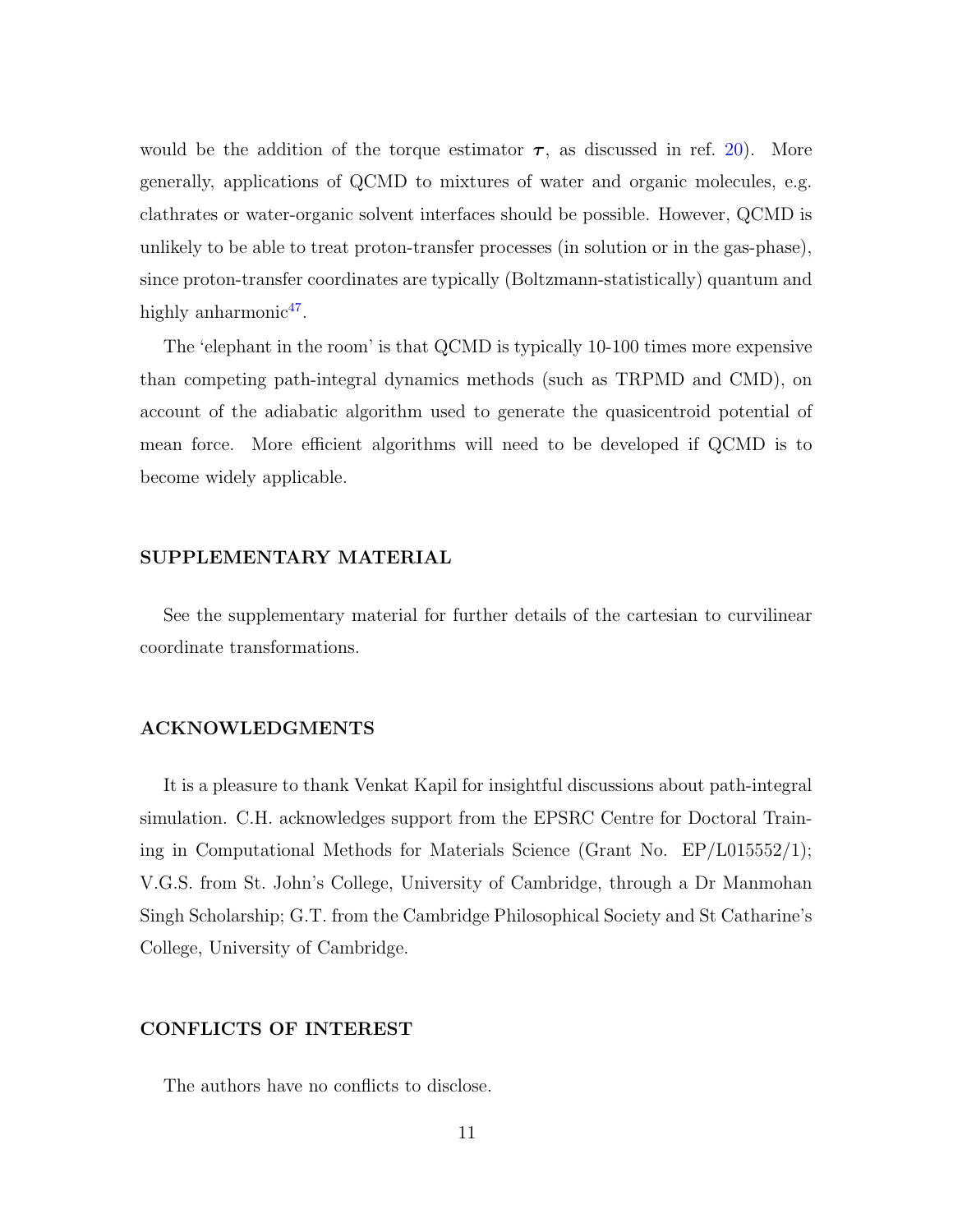# AUTHOR CONTRIBUTIONS

C.H. and V.G.S. contributed equally to this work.

### DATA AVAILABILITY

The data that supports the findings of this study are available within the article.

# CREDIT LINE

This article may be downloaded for personal use only. Any other use requires prior permission of the author and AIP Publishing. This article appeared in C. Haggard, V. Sadhasivam, G. Trenins and S. Althorpe, J. Chem. Phys., 155, 174120 (2021). and may be found at [https://doi.org/10.1063/5.0068250.](https://doi.org/10.1063/5.0068250)

#### REFERENCES

- <span id="page-11-0"></span><sup>1</sup>D. Chandler and P. G. Wolynes, J. Chem. Phys. **74**, 4078 (1981).
- <span id="page-11-1"></span> $2^{\text{M}}$ . Parrinello and A. Rahman, [J. Chem. Phys.](http://scitation.aip.org/content/aip/journal/jcp/80/2/10.1063/1.446740) 80, 860 (1984).
- <span id="page-11-2"></span>3 I. R. Craig and D. E. Manolopoulos, [J. Chem. Phys.](http://dx.doi.org/10.1063/1.1777575) 121, 3368 (2004).
- <sup>4</sup>S. Habershon, D. E. Manolopoulos, T. E. Markland, and T. F. Miller III, [Annu.](http://dx.doi.org/10.1146/annurev-physchem-040412-110122) [Rev. Phys. Chem.](http://dx.doi.org/10.1146/annurev-physchem-040412-110122) 64, 387 (2013).
- <sup>5</sup>M. Rossi, M. Ceriotti, and D. E. Manolopoulos, J. Chem. Phys. **140**[, 234116 \(2014\).](http://dx.doi.org/10.1063/1.4883861)
- <span id="page-11-3"></span><sup>6</sup>M. Rossi, V. Kapil, and M. Ceriotti, J. Chem. Phys. **148**, 102301 (2018).
- <sup>7</sup>R. Welsch, K. Song, Q. Shi, S. C. Althorpe, and T. F. Miller III, J. Chem. Phys. 145, 204118 (2016).
- <span id="page-11-4"></span><sup>8</sup>J. Cao and G. A. Voth, [J. Chem. Phys.](http://dx.doi.org/10.1063/1.467175) 100, 5093 (1994).
- <sup>9</sup>J. Cao and G. A. Voth, [J. Chem. Phys.](http://dx.doi.org/10.1063/1.467176) 100, 5106 (1994).
- <sup>10</sup>T. D. Hone, P. J. Rossky, and G. A. Voth, J. Chem. Phys. 124[, 154103 \(2006\).](papers2://publication/doi/10.1063/1.2186636)
- <sup>11</sup>G. R. Medders and F. Paesani, J. Chem. Theory Comput.  $11$ ,  $1145$  (2015).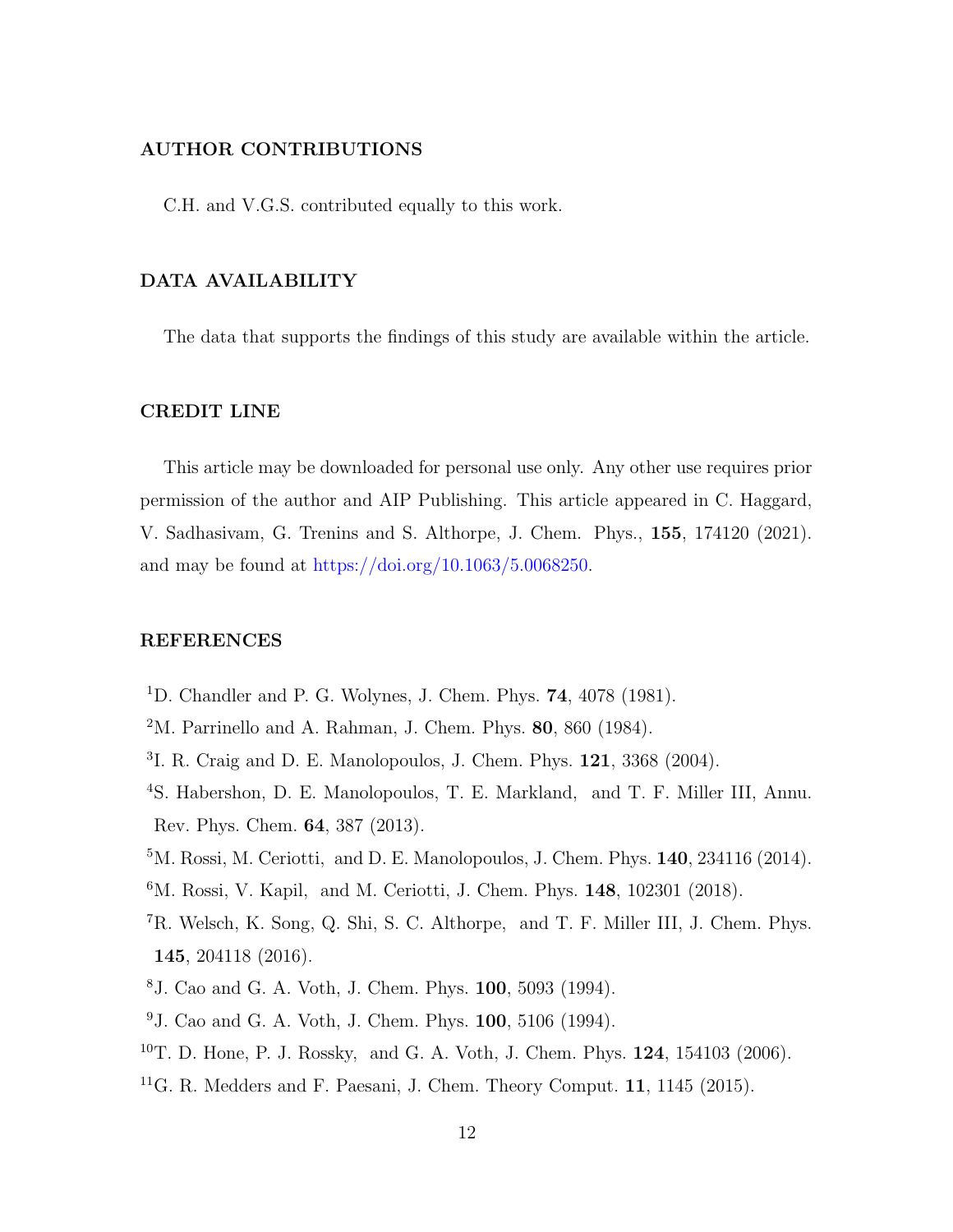- <span id="page-12-0"></span> $12$ Y. V. Suleimanov, F. J. Aoiz, and H. Guo, J. Phys. Chem. A  $120$ ,  $8488$  (2016).
- <span id="page-12-1"></span><sup>13</sup>T. J. H. Hele, M. J. Willatt, A. Muolo, and S. C. Althorpe, [J. Chem. Phys.](http://dx.doi.org/10.1063/1.4916311) **142**, [134103 \(2015\).](http://dx.doi.org/10.1063/1.4916311)
- <span id="page-12-9"></span><sup>14</sup>G. Trenins and S. C. Althorpe, [J. Chem. Phys.](http://dx.doi.org/10.1063/1.5038616) 149, 14102 (2018).
- <sup>15</sup>K. A. Jung, P. E. Videla, and V. S. Batista, J. Chem. Phys. 151, 034108 (2019).
- <span id="page-12-3"></span><sup>16</sup>S. C. Althorpe, Eur. Phys. J. B 94, 155 (2021).
- <span id="page-12-4"></span><span id="page-12-2"></span><sup>17</sup>S. N. Chowdhury and P. Huo, J. Chem. Phys. 154, 124124 (2021).
- <sup>18</sup>T. J. H. Hele, M. J. Willatt, A. Muolo, and S. C. Althorpe, [J. Chem. Phys.](http://dx.doi.org/10.1063/1.4921234) 142, [191101 \(2015\).](http://dx.doi.org/10.1063/1.4921234)
- <span id="page-12-5"></span><sup>19</sup>T. J. H. Hele, Mol. Phys. 115[, 1435 \(2017\).](http://dx.doi.org/10.1080/00268976.2017.1303548)
- <span id="page-12-6"></span> $20G$ . Trenins, M. J. Willatt, and S. C. Althorpe, J. Chem. Phys.  $151$ ,  $054109$  (2019).
- <span id="page-12-7"></span> $21$ S. Habershon, T. E. Markland, and D. E. Manolopoulos, [J. Chem. Phys.](http://dx.doi.org/10.1063/1.3167790) 131, [024501 \(2009\).](http://dx.doi.org/10.1063/1.3167790)
- <span id="page-12-8"></span> $^{22}$ R. L. Benson, G. Trenins, and S. C. Althorpe, [Faraday Discuss.](http://dx.doi.org/10.1039/c9fd00077a) 221, 350 (2019).
- <span id="page-12-10"></span> $^{23}$ A. Witt, S. D. Ivanov, M. Shiga, H. Forbert, and D. Marx, [J. Chem. Phys.](http://dx.doi.org/ 10.1063/1.3125009) 130, [194510 \(2009\).](http://dx.doi.org/ 10.1063/1.3125009)
- <span id="page-12-11"></span><sup>24</sup>S. D. Ivanov, A. Witt, M. Shiga, and D. Marx, [J. Chem. Phys.](http://dx.doi.org/ 10.1063/1.3290958) 132, 31101 (2010).
- <span id="page-12-12"></span> $25$ T. Plé, S. Huppert, F. Finocchi, P. Depondt, and S. Bonella, J. Chem. Phys.  $155$ , 104108 (2021).
- <span id="page-12-13"></span> $^{26}$ R. L. Benson and S. C. Althorpe, J. Chem. Phys. 155, 104107 (2021).
- <span id="page-12-14"></span> $27$ C. Eckart, Phys. Rev. 47[, 552 \(1935\).](http://dx.doi.org/10.1103/PhysRev.47.552)
- $^{28}$ F. Jørgensen, [Int. J. Quantum Chem.](http://dx.doi.org/10.1002/qua.560140106) 14, 55 (1978).
- <span id="page-12-16"></span><span id="page-12-15"></span> $^{29}$ K. N. Kudin and A. Y. Dymarsky, J. Chem. Phys. 122[, 224105 \(2005\).](http://dx.doi.org/10.1063/1.1929739)
- <sup>30</sup>S. N. Yurchenko, R. J. Barber, A. Yachmenev, W. Thiel, P. Jensen, and J. Tennyson, [J. Phys. Chem. A](http://dx.doi.org/ 10.1021/jp9029425) 113, 11845 (2009).
- <span id="page-12-17"></span><sup>31</sup>M. Ceriotti, M. Parrinello, T. E. Markland, and D. E. Manolopoulos, [J. Chem.](http://dx.doi.org/10.1063/1.3489925) Phys. 133[, 124104 \(2010\).](http://dx.doi.org/10.1063/1.3489925)
- <span id="page-12-18"></span> $32G$ . Bussi and M. Parrinello, [Comput. Phys. Commun.](http://dx.doi.org/https://doi.org/10.1016/j.cpc.2008.01.006) 179, 26 (2008).